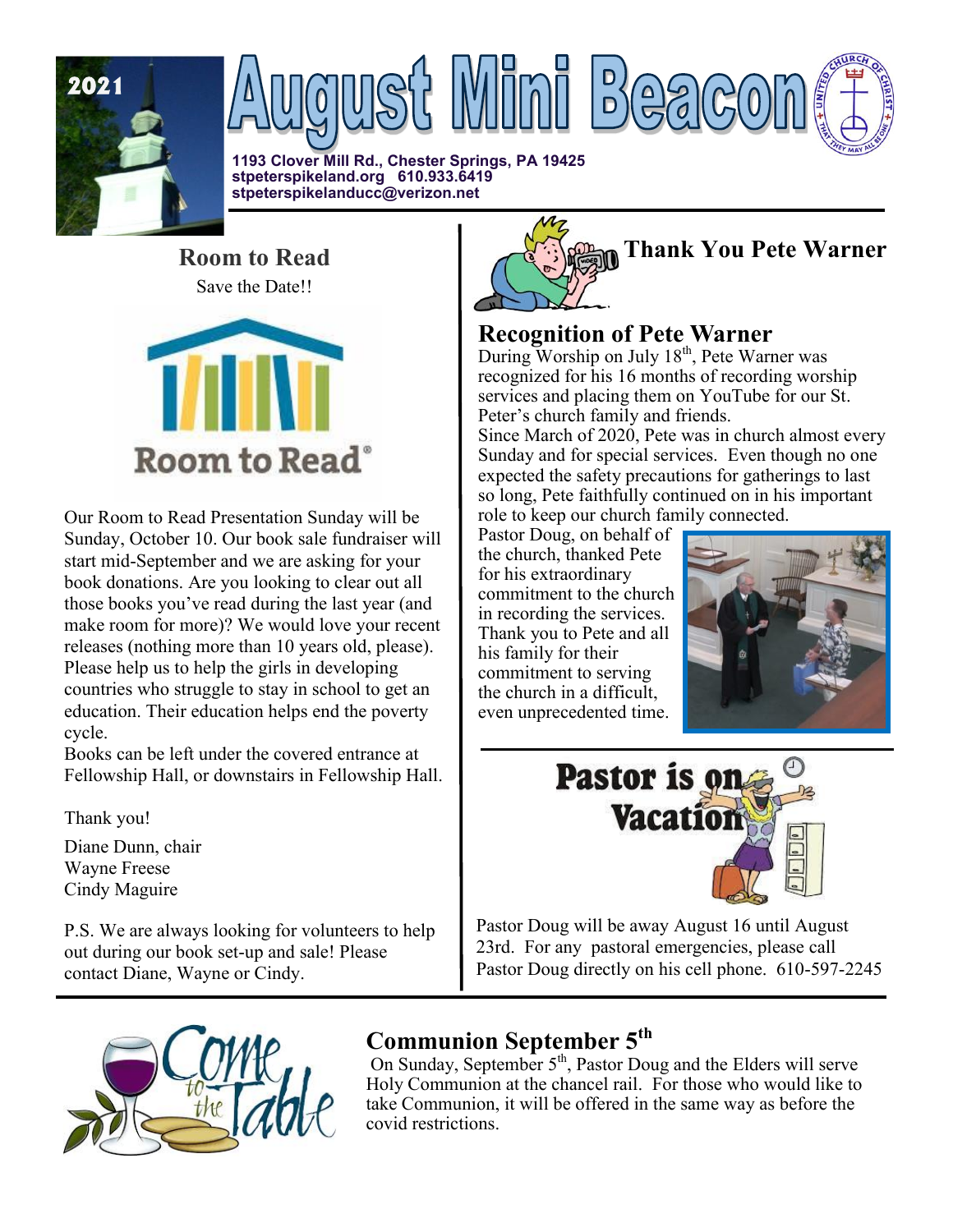## **SEWING CIRCLE**

The Sewing Circle welcomed two new women this month. Valerie Kocher, Kathy Krasley's sister in law and our own Gail Phillips.

Enjoy this oldie but a goodie. The poem to the right, 8 years later, is still spot on about the women of Sewing Circle and their good works. As Cherri says at the end of the poem, "the best group I ever joined!"



## **Looking Ahead ….**

The Sewing Circle will begin collecting non-perishable food items on Sunday, September 19. They will be collecting through Harvest Home Sunday on October 17th.

A list of items will be made available in the September Beacon and Sunday bulletins.



## **IMPORTANT**

Many of you have logged in to your on-line directory account. Thank you for taking the time to update your information and add your photos.



This on-line directory is a very helpful tool for our members to stay in touch and also help place faces with names. *If you have not updated and added your photo yet, and need help with this process, please contact Jill Cook in the church office and she can help you. This photo can be formal or informal.* We would like to make paper copies of the directory available eventually, and will need correct information and photos. If you need help logging on, please contact Jill right away.

St. Peter's Sewing Circle member... The best group I ever joined!

Cherri Romano,

December 2013

St. Peter's Sewing Circle

The St. Peter's Sewing Circle is definitely one of a kind! Even if you are not a sewer...they don't seem to mind! The requirements are simple and there aren't many rules. Just bring a kind heart, a helping hand and a smile as your tools.

So the second Wednesday of the month, just 10 times a year... Is the date that these busy ladies always hold dear. For this is the time that we are all together to prepare... Thousands of items for less fortunate children, adults and seniors to wear!

But it is not just the sewing that binds us together... It is the friendship, the kindness and never having to question whether... Whether we are doing something important and in the spirit of love. As taught to us as good Christians from our Lord up above.

It truely is a miracle if you think about the logistics... Twenty ladies, 10 sessions and over 4,000 items as the statistics! Of course there is much more that goes on behind the scenes... Or we would never reach our goal or realize the end to our means.

Our means being the unselfish giving of ones' self with all of their heart... To provide for God's children who haven't had it so easy from the start. So, we have sewers who work diligently, untiring from their home... And others who shop year round for bargains constantly on the roam.

And, we could never accomplish this no matter how much we all could sew... If it weren't for our congregation supporting our fund raisers and providing the dough! So, Once again it is that team work with St. Peter's family at it's best... Sharing, giving, caring and letting the Sewing Circle do the rest.

Our little group has been busy sewing and knitting for many, many years... And just the thought of not being together to do God's work would bring tears. The Sewing Circle ladies are a very special group... To belong to this sisterhood definitely keeps you in the loop!

But there is so much more than just good works going on here... There is a wonderfully close knit bond that we all hold so dear! A bond of friendship, security and a feeling of family if truth be told... That makes us feel loved and cared for as we together grow old.

Old in years, maybe, but still young in spirit and young at heart... It's the best kept secret that all sewing circle ladies learn right from the start. And in addition to sewing and shopping and having fun and earning money... These sharing, giving ladies are not only experts at caring but boy are they funny!

Page 2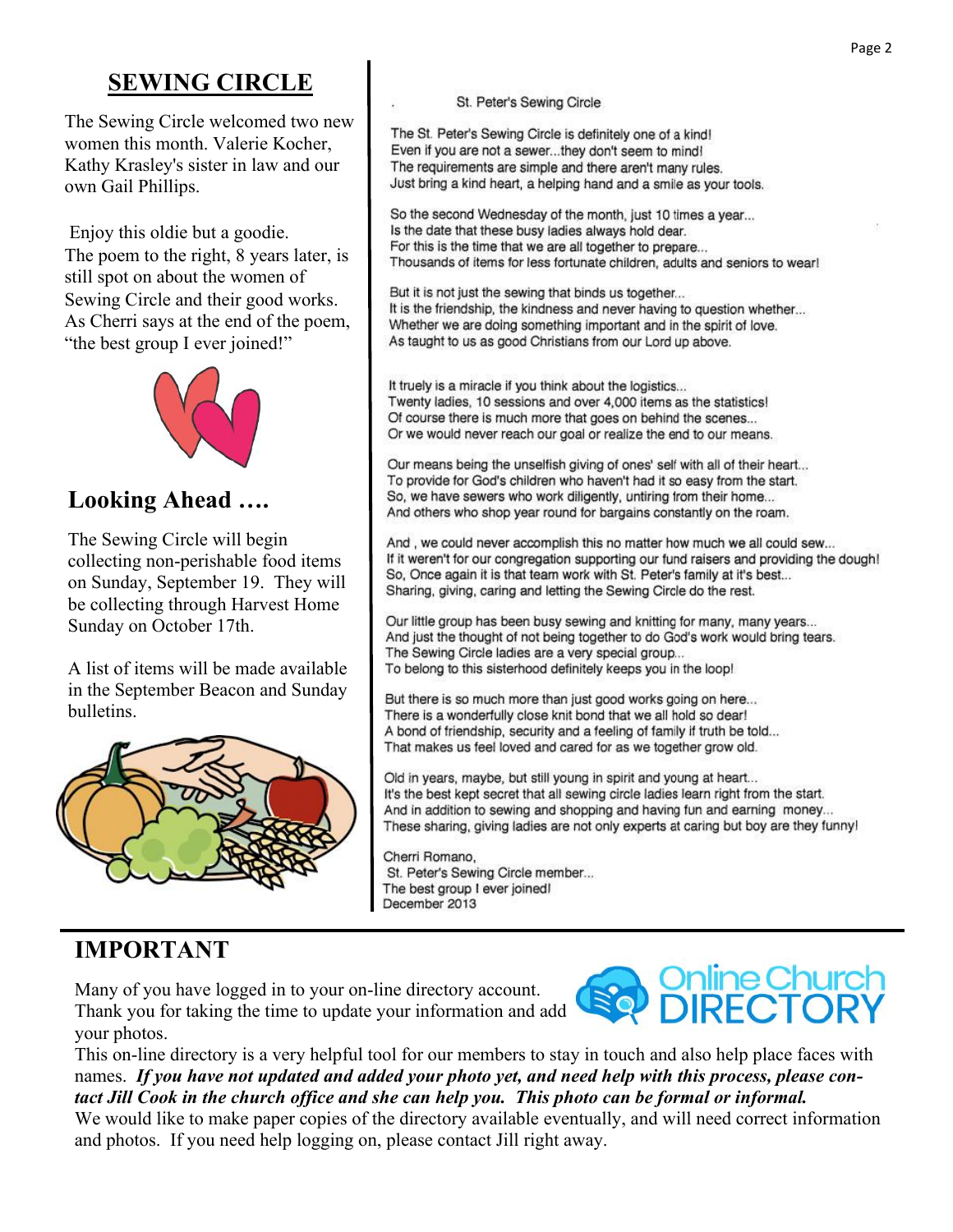

**August Birthdays**

| John Pandjak            | 8/1  |
|-------------------------|------|
| <b>Bobby McClimon</b>   | 8/4  |
| <b>Shirley Detwiler</b> | 8/5  |
| Rob Whitlatch           | 8/6  |
| Jan Mest                | 8/7  |
| Dan McClimon            | 8/7  |
| Elizabeth Cavan         | 8/7  |
| Lexi Smith              | 8/9  |
| Jill Kelly              | 8/9  |
| Joann Thomson           | 8/10 |
| <b>Garrett Harlow</b>   | 8/12 |
| Cindy Gorge             | 8/14 |
| Samantha McCabe         | 8/14 |
| James Wachsmuth         | 8/14 |
| Carol Hughes            | 8/15 |
| Ken Whitlatch           | 8/16 |
| <b>Avery Blue</b>       | 8/16 |
| <b>Sandy Raichle</b>    | 8/21 |
| Grace Merryman          | 8/22 |
| Logan Cheney            | 8/23 |
| Jim Hall                | 8/27 |
| Virginia Lawrence       | 8/28 |
| Benjamin Neiman         | 8/28 |
| Julie Myers             | 8/29 |
| Matt Zaro               | 8/30 |
| <b>Judy Shupe</b>       | 8/31 |
|                         |      |



## **Wedding Anniversaries**

Dan and Jill Cook Don and Gwen Davidson Jim and Jill Kelly Carol and Fred Krisch Norman and Nancy Norris Albert and Kathleen Wachsmuth Fred and Charlotte Wookey Charlie and Judy Shupe

## **Passing**

Ben Campbell passed away on July 8. A service for Ben was held here at St. Peter's Pikeland on July 17th. Please keep Diane and family in your thoughts and prayers.



# August Lazy summer afternoons, Walks along the beach, Balmy evenings, cloudless skies, Stars just out of reach, Sailing on a quiet lake, Hammocks in the shade... These are the simple treasures Of which August days are made.